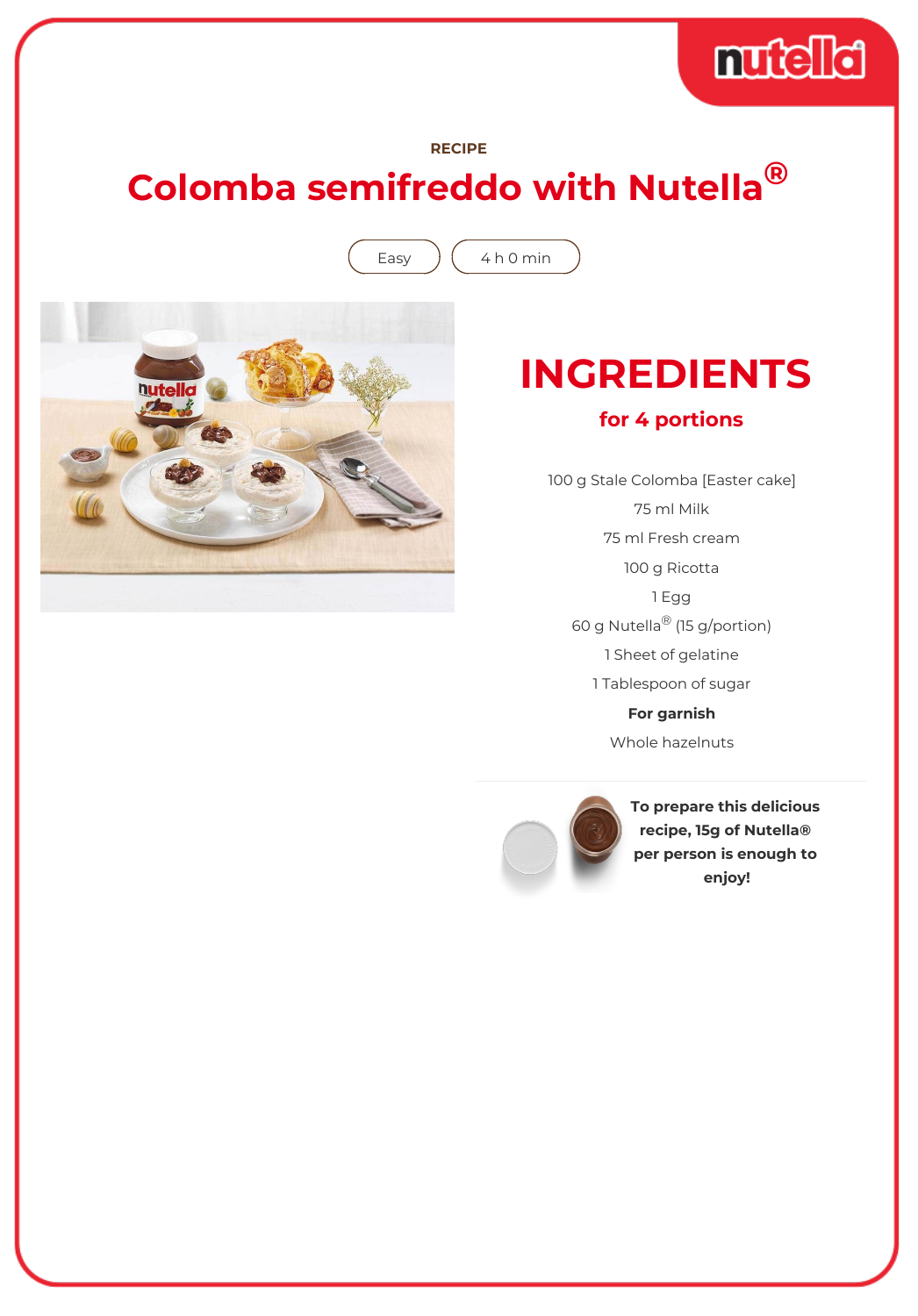

### **METHOD**

**2**



Soak the colomba cake in milk to soften it. Place the sheet of gelatine in a bowl of lukewarm water and let it swell for a few minutes. Beat the egg yolks together with the sugar, then add the ricotta and mix thoroughly. Squeeze out the colomba and mix it into the mixture. Add the drained gelatine to mix it all together.



Separately whip the cream, adding it to the mixture, and mixing from the bottom to the top.